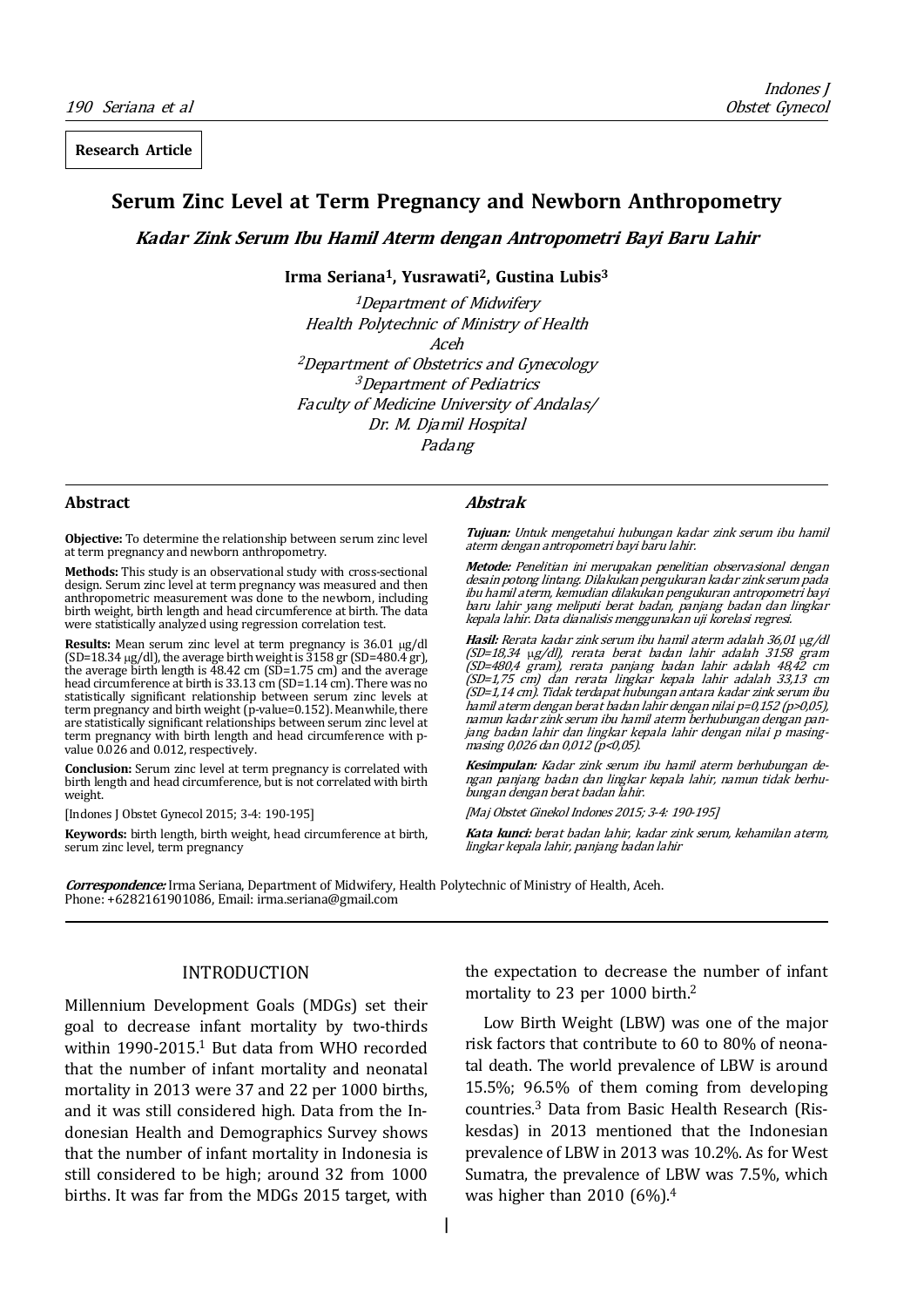In developing countries, intrauterine growth restriction (IUGR) mainly occurs because of poor nutrition in expectant mothers during their pregnancy.5 The prevalence of IUGR in developing countries is 40% higher compared to that of modern countries that ranged around 10%. IUGR tends to cause short-term effects such as the escalation of mortality during the fetal life, neonatal period and infantry. It also causes growth, immune and intellectual disorder. As for the long-term effects, the infants tended to have chronic diseases when they reached adulthood, such as heart attack and diabetes type 2.6

Expectant nutrition is one of the determining factors during pregnancy; as it would help the infant to grow healthy inside their mother.7 However, expectant mothers in developing countries consumes poor quantities of micro-nutrients during their gestation.8 Around 82% of expecting mothers in developing countries have zinc deficiency; $9$  and more than 80% of expecting mothers around the world consumes poor quantities of zincs.10 In Indonesia, the prevalence of zinc deficiency in expecting mothers was found to be high. In East Nusa Tenggara (NTT), almost 71% of expecting mothers have zinc deficiency; and for Central Java it was around 70 until 90%.11

 Zinc has been considered to be important throughout the gestation process, it is needed in the synthesis of both nucleic acid and proteins.12 Zinc plays a significant role to support the function of several enzymes and growth hormones during pregnancy.13 Zinc would regulate the growth hormones and Insulin-like Growth Factor-1 (IGF-1). This is the reason why zinc deficiency would lead to a decline in cell proliferation and protein synthesis that leads to infant growth disorder.<sup>14</sup>

#### METHODS

This research was conducted in the maternity section of RSUP Dr. M. Djamil Padang from February  $6<sup>th</sup>$  until April 24<sup>th</sup> 2014. The samples for this research were taken from expecting mothers in RSUP Dr. M. Djamil Padang, West Sumatra who met the inclusion and exclusion criteria. Inclusion criteria involved expecting mothers with term singleton pregnancies, and living newborn. As for the exclusion criteria, it includes expecting mothers who were not willing to take part in the research, expecting mothers with infectious diseases during their gestation, expecting mothers with anemia,

diabetes mellitus, hypertension, preeclampsia, and having a newborn with congenital disorder.

The level of serum zinc was measured using Zinc Colorimetric Assay Kit. The weight of the newborn baby was measured using GEA brand scale, and the length of the newborn baby was weighed using the measuring board; centimeter tape was used to measure the baby's head circumference.

Blood sample of the expecting mothers were taken before they delivered the baby. When the babies were born, anthropometric measurement was conducted to record the birth weight, birth length, and head circumference at birth on his/her first hour. The data were analyzed using regression correlation statistical tests.

## RESULTS

From the observation, we included 38 expecting mothers with pregnancy at term, who fulfilled the inclusion and exclusion criteria.

**Table 1.** The Distribution of Maternal Serum Zinc Level, Birth Weight, Birth Length and Head Circumference at Birth of the Newborn Baby

|                                  | $\mathbf n$ | Mean        | <b>SD</b>  | $\frac{0}{0}$ |
|----------------------------------|-------------|-------------|------------|---------------|
| Serum Zinc Level (µg/dl)         | 38          | 36.01 18.34 |            |               |
| $\geq 56$                        | 4           |             |            | 10.5          |
| < 56                             | 34          |             |            | 89.5          |
| Birth Weight (gram)              | 38          |             | 3158 480.4 |               |
| < 2500                           | 2           |             |            | 5.3           |
| 2500-4000                        | 35          |             |            | 92.1          |
| >4000                            | 1           |             |            | 2.6           |
| Birth Length (cm)                | 38          | 48.42 1.75  |            |               |
| 48-52                            | 28          |             |            | 73.7          |
| < 48                             | 10          |             |            | 26.3          |
| Head Circumference at Birth (cm) | 38          | 33.12       | 1.14       |               |
| 33-37                            | 27          |             |            | 71.1          |
| < 33                             | 11          |             |            | 28.9          |

Table 1 showed that maternal serum zinc level <56 μg/dl occurred in 34 term expecting mothers (89.5%), the average serum zinc level was 36.01 μg/dl (SD=18.34 μg/dl). From the anthropometric measurement, it was recorded that 39 babies (92.1%) weighed around 2500-4000 grams with average weight of 3158 grams (SD=480.4 gram). The length of 28 newborn babies (73.7%) was in the range of 48-52 cm with average length of 48.42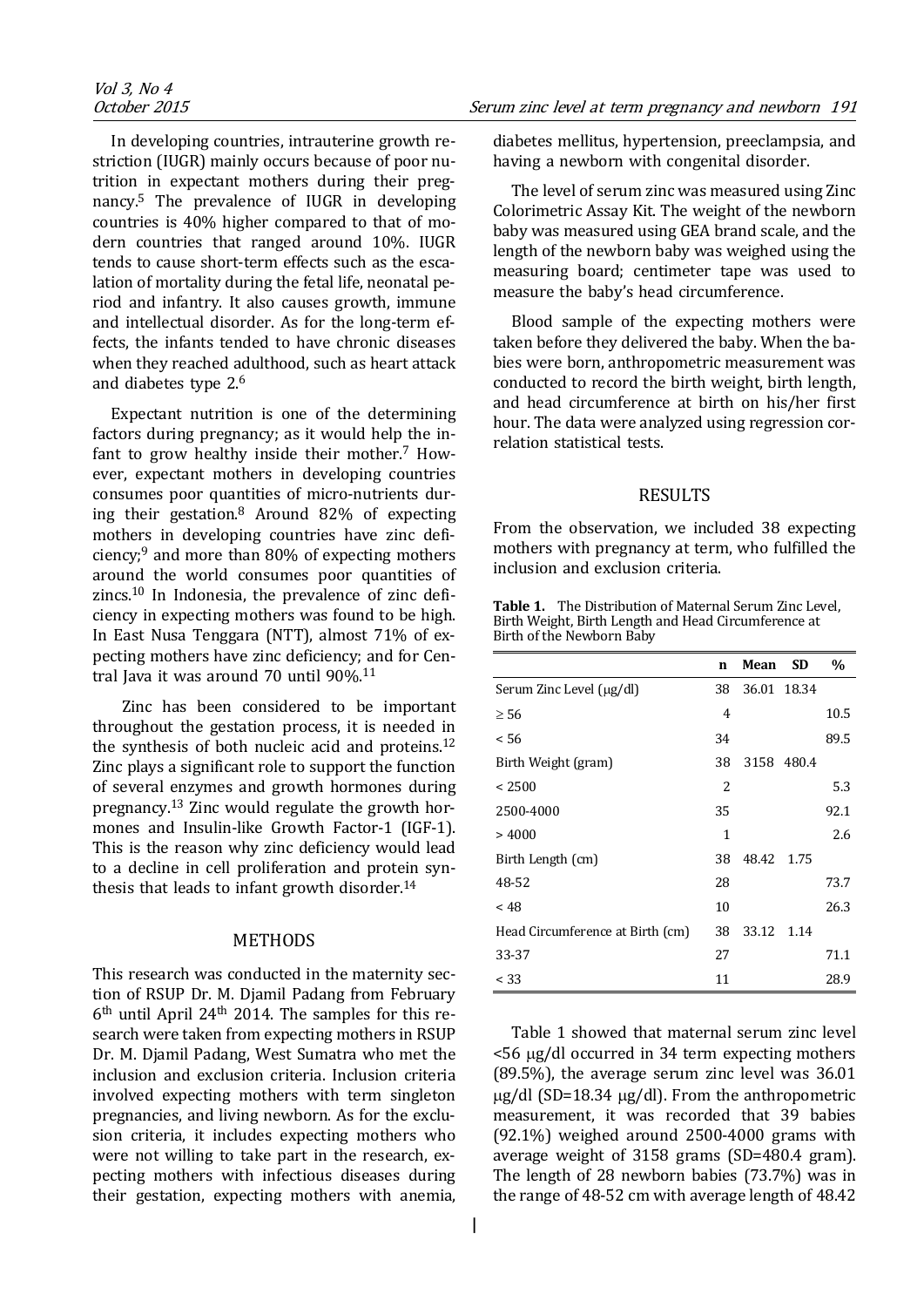cm (SD=1.75 cm). In terms of the head circumference, 28 babies (71.1%) had their head circumference measured at the range of 33-37 cm, with the average head circumference at birth to be 33.13 cm (SD=1.14 cm).



**Figure 1.** The Relationship between Serum Zinc Level in Term Pregnancy and Newborn Baby's Weight

Figure 1 showed that serum zinc level and newborn baby's weight had a positive correlation. But the correlation between those two factors was only weak (r=0.237), and it showed no statistical significance (p=0.152).



**Figure 2.** The Relationship between Serum Zinc in Term Pregnancy and the Newborn Baby's Length.

Figure 2 showed a positive correlation between serum zinc level at term pregnancy and the birth length of the newborn baby. However, both of them have a weak relation ( $r=0.360$ ), but it was found to be statistically significant (p=0.026).



**Figure 3.** The Relationship between Serum Zinc Level in Term Pregnancy and Newborn Baby's Head Circumference

Figure 3 showed that serum zinc at term pregnancy and baby's head circumference at birth had a medium positive correlation (r=0.404), which was found to be statistically significant around  $(p=0.012)$ .

## DISCUSSION

From the observation during the research, 89.5% of expecting mothers with term pregnancy had zinc deficiency. The prevalence of zinc deficiency in expecting mothers during the research observation was higher than Widagdo's observation in 2006 in Jakarta that recorded 48% of expecting mothers had zinc deficiency.15 In 1996, both in East Nusa Tenggara (NTT) and in Central Java; the prevalence of zinc deficiency has been previously observed. The percentages are high; both of them showing the prevalence to be around 71% and 70-90%.11

 Countries around Asia also showed high prevalence of zinc deficiency in expecting mothers. As much as 45% of Chinese expecting mothers experienced zinc deficiency during their third trimester, Bangladesh recorded 55% expecting mothers had zinc deficiency during the gestation period, while India recorded 65% of this condition.16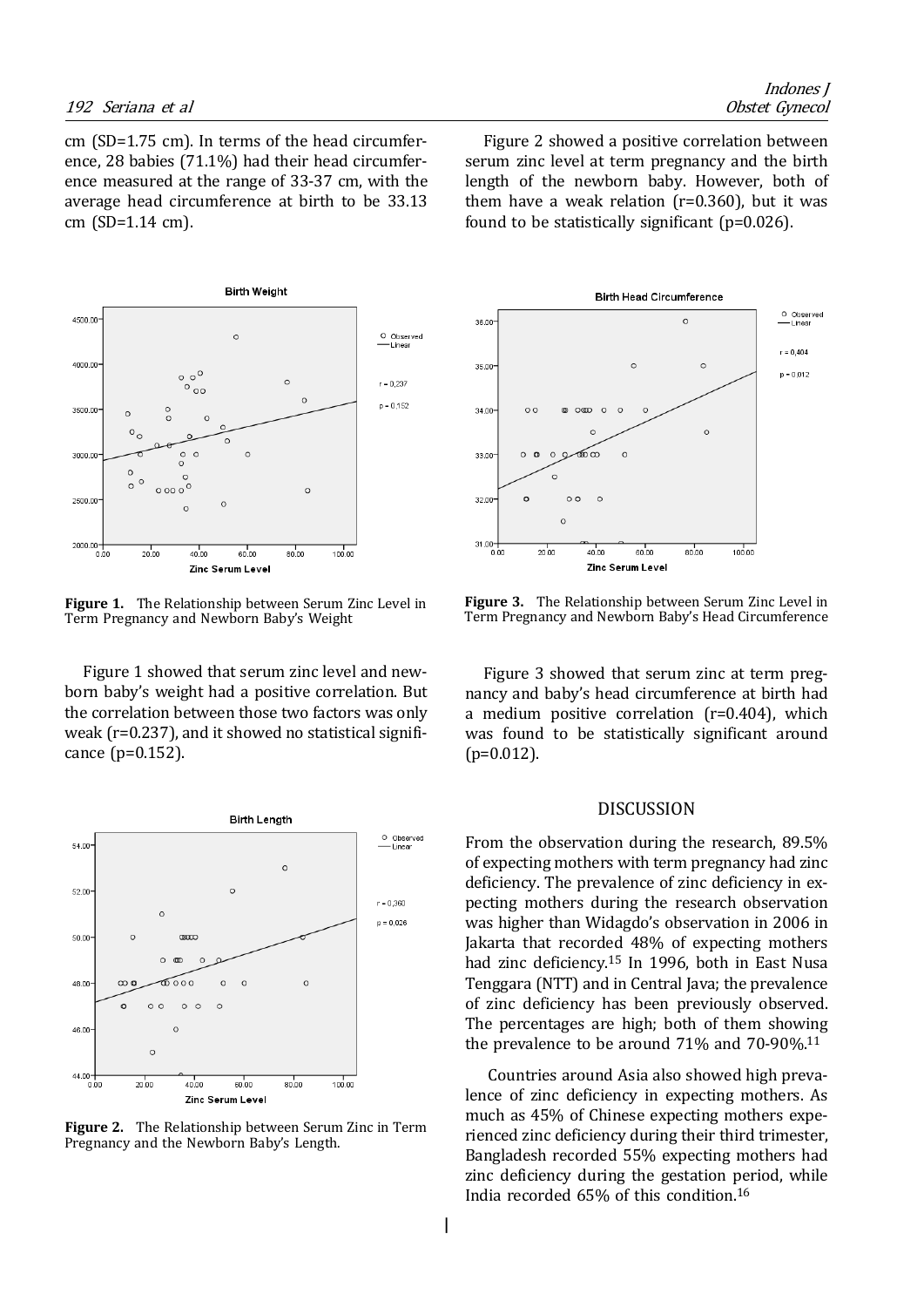From the observation, it was also seen that from 38 babies; 2 of them were born with birth weight less than 2500 gram. It was lower than that in Widagdo's observation in 2006 that recorded 9.3% of newborn baby weighing less than 2500 gram. Ten babies (26.3%) from 38 babies had body length less than 48 cm, 11 babies (28.9%) were born with head circumference less than 33 cm. However, the average for weight, length and head circumference were still within the normal range.

This research was quite similar to the previous research by Widagdo in 2006 in Jakarta. It recorded that the average measurement of newborn babies weighed around 3064 gram (SD=450 gram), length measuring 48 cm (SD=2 cm), and head circumference of 33 cm  $(SD=2 \text{ cm})$ .<sup>15</sup> Meanwhile, Dehkordi's observation in India (2013) recorded that the average birth weight, length, and head circumference on babies from their sample of expectant mothers with normal zinc level were successively 3229 gram, 50.32 cm and 34.73 cm. The weight, length, and head circumference of the newborn babies from the expectant mothers with low zinc level is ranged around 3092 gram, 50.10 cm and 34.48 cm. It showed a significant difference in weight, length, and head circumference that occurred in babies from mothers with normal and low zinc level.<sup>17</sup>

The result from the correlation regression statistical test showed that zinc serum level on term expectant mothers was not corresponding to the weight of the baby (p>0.05). It showed that the increasing serum zinc level in expecting mothers would not increase the birthweight of the baby. Even if both of them had a positive correlation; but it carries no significance in increasing the baby's weight.

Osendarp's research result in 2000 noted that consuming zinc supplement around 30 mg/day during the last trimester would not be significant in increasing the baby's weight. The average baby's weight from expecting mothers that consumed zinc supplement and expecting mothers as comparator were 2513 (SD=390) and 2554 (SD=393) gram.18 Norrozi's research in 2012 that took place in Iran also showed that consuming zinc supplement for 25 mg/day did not increase the baby's weight compared to expectant mothers who did not consume the supplement. The baby's weight on both arms were found to be around 3142 (SD=452) and 3230  $(SD=527)$  gram.<sup>19</sup>

On the other side, India's researcher Dehkordi observed a significant relationship between zinc level in expecting mothers and the baby's weight (p=0.007). The average birth weight from expectant mothers with normal zinc level was higher than babies from expectant mothers with abnormal zinc level. Mojgan et al who conducted the research in Iran in 2012 also recorded that serum zinc level in expectant mothers were significant to the baby's weight. Expectant mothers with low zinc level tended to give birth to the baby with low average weight compared to expectant mothers with normal zinc level. Their risks to give birth to low weight baby were found to be 12 times higher.<sup>20</sup>

 There are several factors that explained the inconsistency in the results of the research focusing on serum zinc level in correlation to the baby's weight. It could happen because of a low index of accuracy in the expectant mother's zinc level, small number of samples, the time and duration in consuming zinc supplements, expectant mother's weight, digestive illnesses, and dietary factors that have a great influence on zinc bioavailability. $21$ 

The result of regression statistic test showed a significant relationship between serum zinc level on term expectant mothers and the length of the newborn baby (p<0.05). The result showed that high serum zinc level on expectant mothers was usually followed by the increase of the newborn baby's length. It showed a positive relationship between both variables, so from the statistical point it could be said that the increasing zinc level on expectant mothers had a significant influence to the increasing baby's body length.

Merialdi's research in Peru (2004) observed a positive effect between prenatal zinc supplementation with a dose of 25 mg/days and the baby's femur length. Expectant mothers who consumed zinc supplements tended to have a baby with longer femur length compared to expectant mothers who did not consume zinc supplements. Prawirohartono et al in their research in Central Java, Indonesia (2013) also recorded that consuming zinc supplements yields a higher length in the newborn baby (48.8 cm) compared to the babies born from the control group  $(48.5 \text{ cm})^{22}$ 

Zinc plays an important role in bone metabolism, as shown on animal trials. Zinc stimulates bone metabolism, bone protein synthesis, and bone formation on tissue engineering, by increasing the main enzyme activities such as alkaline phos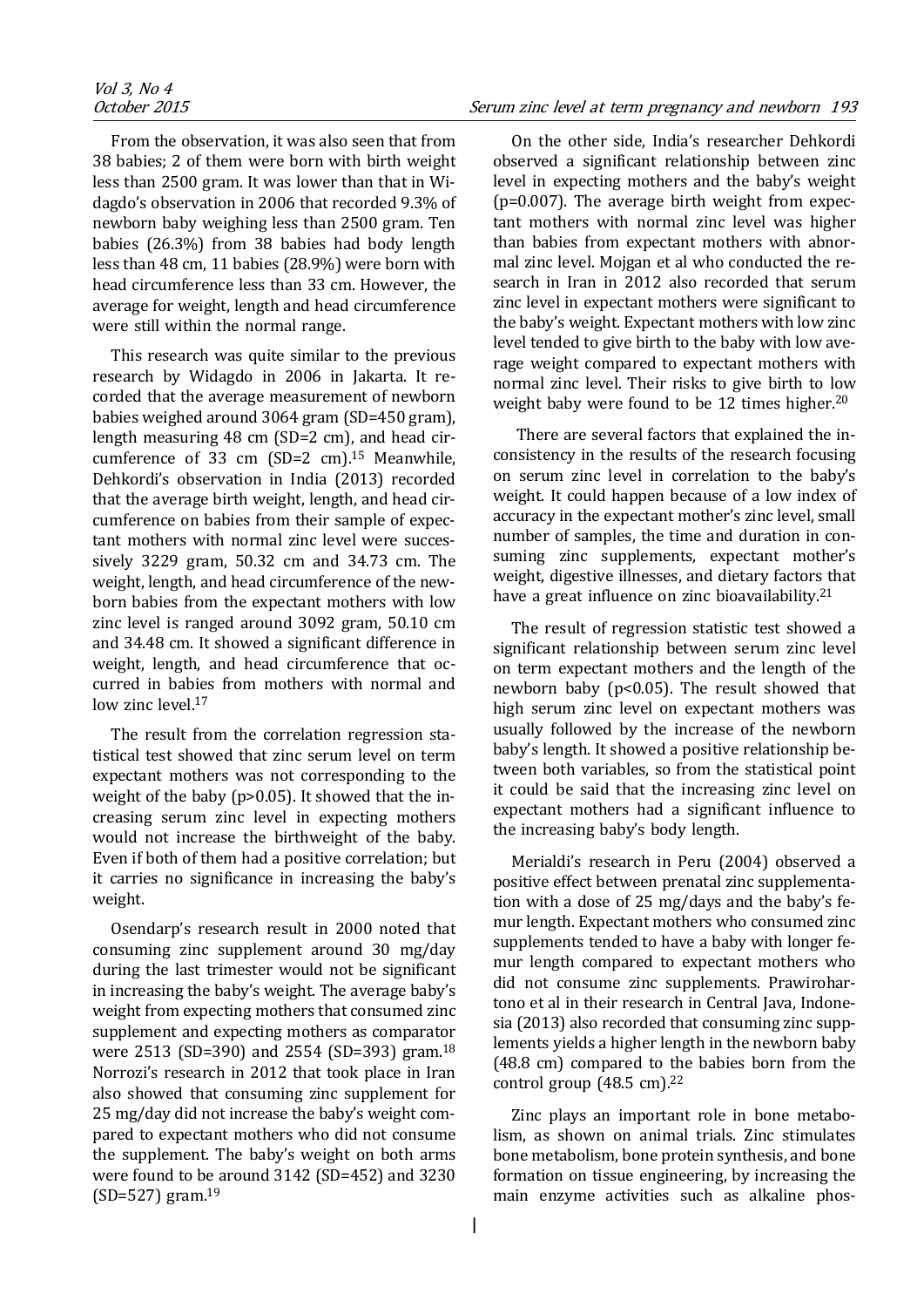phatase. Zinc was also important to increase the anabolic effect of IGF-1 on osteoblasts. It is important to shape and mineralize bone's extracellular matrix during endochondral ossification. Zinc also plays an essential role in obstructing osteoclastic activities, which is responsible for bone resorption.23

From the result of correlation regression statistical test, there was a significant relationship between the level of serum zinc on expectant mothers and the baby's head circumference (p<0.05). Both aspects showed a significant relationship since the increase of zinc level in expectant mothers would be followed by the increase of the baby's head circumference.

Surkan's research in Nepal in 2012 was focused on the consumption of zinc supplement as micronutrient support and its relation to baby's head circumference. It recorded that consuming zinc supplements brought benefit to the baby's brain growth.24 Tamura in his research that took place in USA in 2003 recorded that expectant mothers who consumed zinc supplements have a propensity to give birth to babies with a head circumference 0.4 cm larger than the babies from the comparator group. The escalation of baby's head circumference indicated a healthy brain growth.25 Zinc is important for the baby's brain growth, and zinc deficiencies lead to a decrease of DNA synthesis on brain tissue that would result in declining brain tissue growth.26 Zinc is an enzymatic cofactor that governed both protein and DNA biochemistry. Zinc deficiency would degrade the DNA, RNA, and brain protein system in infants. Zinc also controls both IGF-1 and the expression of gene receptor on baby's growth hormone that influence the infant's brain growth. Natural neurotropic factors had its own role in producing cell proliferation and differentiation during the normal brain growth and maturity.27

## CONCLUSION

There is a relationship between zinc level in expectant mothers with newborn baby's body length and head circumference, but it showed no significant relationship to newborn baby's weight.

## **REFERENCES**

1. Lawn JE, Kerber K, Enweronu LC, et al. Million neonatal deaths-what is progressing and what is not? Semin Perinatol 2010; 34: 371-86.

- 2. Survei Demografi dan Kesehatan Indonesia (SDKI). Laporan pendahuluan. Jakarta: BPS, BKKBN dan Kemenkes RI; 2012.
- 3. World Health Organization (WHO). Guidelines on optimal feeding of low birth-weight infants in low and middle-income countries. Geneva: World Health Organization; 2011: 8-12.
- 4. Badan Penelitian dan Pengembangan Kesehatan Kementerian Kesehatan RI. Riset Kesehatan Dasar (Riskesdas). Jakarta: Badan Penelitian dan Pengembangan Kesehatan Kementerian Kesehatan RI; 2013.
- 5. Gibney MJ, Lanham SA, Cassidie A, et al. Introduction to human nutrition. 2nd ed. USA: Wiley BlackWell; 2009: 201-9.
- 6. Fall CHD, Yajnik CS, Rao S, et al. Micronutrients and fetal growth. J Nutr 2003; 133: 1747S-56S.
- 7. Almatsier S, Soetardjo S, Soekatri M. Gizi seimbang dalam daur kehidupan. Jakarta: PT. Gramedia Pustaka Utama; 2011: 160-96.
- 8. Khadem N, Mohammadzadeh A, Farhat AS, et al. Relationship between low birth weight neonate and maternal serum zinc concentration. Iran Red Crescent Med J 2012; 14: 240-4.
- 9. Samimi M, Asemi Z, Taghizadeh M, et al. Concentrations of serum zinc, hemoglobin and ferritin among pregnant women and their effects on birth outcomes in Kashan Iran. Oman Med J 2012; 27: 40-5.
- 10. World Health Organization (WHO). Zinc supplementation during pregnancy. Geneva: e-Library of Evidence for Nutrition Actions (eLENA); 2013.
- 11. Herman S. Review on the problem of zinc deficiency, program prevention and its prospect. Puslitbang Gizi dan Makanan. Media Peneliti dan Pengembangan Kesehatan 2009; 19: 75-83.
- 12. Hanachi P, Norrozi M, Moosavi RM. The correlation of prenatal zinc concentration and deficiency with anthropometric factors. J Family Reprod Health 2013; 8(1): 21-6.
- 13. Karimi A, Bgheri S, Nematy M, et al. Zinc deficiency in pregnancy and fetal impact of the supplements on pregnancy outcomes. Iranian J Neonatol 2012; 3(2): 77-83.
- 14. Hanna LA, Clegg MS, Hutchings RBG, et al. The influence of gestational zinc deficiency on the fetal insulin-like growth factor axis in the rat. Exp Biol Med (Maywood) 2010; 235: 206-14.
- 15. Widagdo, Mawardi H, Fairuza F, et al. Hubungan antara kadar seng ibu dengan ukuran bayi baru lahir. Universa Medicina 2006; 25(3): 127-32.
- 16. Nguyen VQ, Goto A, Nguyen TVT, et al. Prevalence and correlates of zinc deficiency in pregnant Vietnamese women in Ho Chi Minh City. Asia Pac J Clin Nutr 2013; 22: 614-9.
- 17. Dehkordi ND, Bastami A, Azimi N, et al. Relationship between zinc deficiency in pregnancy and infant anthropometric indicators. Jundishapur J Chronic Disease Care 2013; 2(4): 20-6.
- 18. Osendarp SJM, Raaij JMV, Arifeen SE, et al. A Randomized Placebo Controlled Trial of The effect of zinc supplementation during pregnancy on pregnancy outcome in Bangladeshi urban poor. Am J Clin Nutr 2000; 71: 114-9.
- 19. Norrozi MM, Borna S, Hanachi P, et al. Evaluation of zinc supplementation effect on fetal outcomes in pregnant women with lower than median serum zinc concentration. J Fam Reprod Health 2012; 6: 85-9.